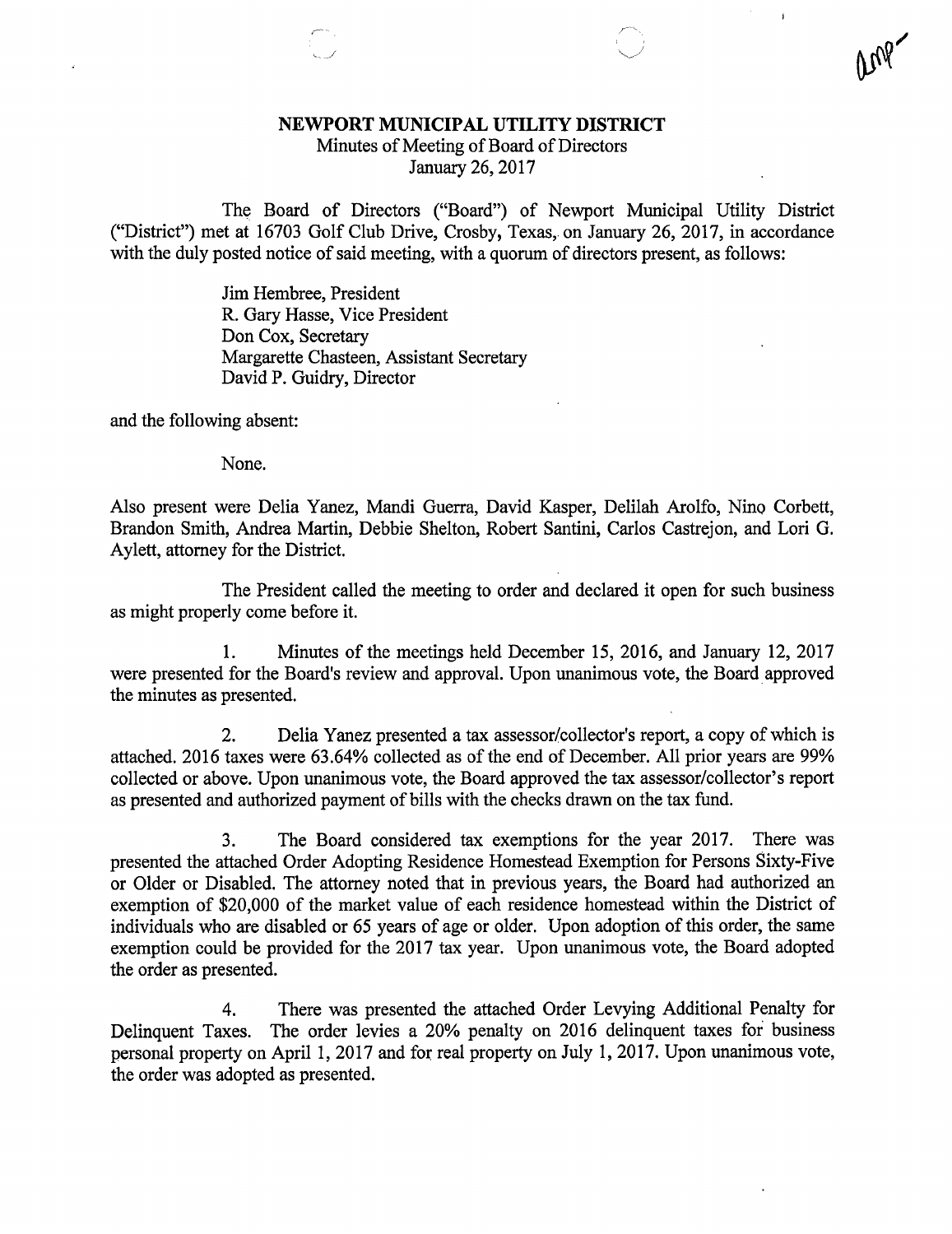5. The Board deviated from the regular order of the agenda because Director Cox stated that he needed to leave the meeting early to attend a funeral. The Board briefly discussed the Water Supply and Groundwater Reduction Agreement with Harris County MUD 525. Director Hembree stated that he had performed calculations that were unaudited but supported of costs per 1,000 gallons of \$7.91. The attorney reported that she expects to receive a counteroffer from MUD 525, but they are not yet finished exploring all of their options. MUD 525 believes that they will need water by August and may request interim water while they are constructing a well. The Board noted that they would take no action until they received a counteroffer and asked the attorney to put the item on the next business agenda for consideration.

6. The Board discussed a proposed Order Calling a Bond Election. Director Hembree presented a summary of the current voted authority and the projects left to be performed by developers and central plant expansions that are on the horizon. Director Hembree's summary indicated that the District could likely complete all of the projects for which the District currently has reimbursement contracts, but the District could not enter into any new reimbursement contracts without using additional authority that the District does not currently have. David Kasper presented a land use map and a summary of projects that have not yet been included in the bond issue. The engineer can currently foresee about \$37 million of developer projects, including one out-of-district tract that Lennar had proposed for annexation a few months prior. The engineer anticipates \$12 million in District projects. A bond election for \$48,720,000 could support all anticipated growth, including the annexation tract. That amount would take the place of the \$19,815,000 that the District currently has authorized but.unissued. Director Hembree stated his opinion that all future annexation tracts be considered as defined areas. The Board also considered whether the District should conduct paper or machine vote balloting or conduct an election with the County. The Board noted that there were a number of undecided issues and they would like to have more time to review the engineer's projections. Accordingly, the Board deferred any action on calling a bond election.

## Director Cox exited the meeting.

7. Mandi Guerra presented a bookkeeper's report, a copy of which is attached. The District has 9.85 months in reserve. This amount includes revenues received for tap fees, inspections for the Union tract, legal fees for the Union tract, and the tower site rentals. The attorney requested that the bookkeeper put the legal fee deposit on to the same report as the International Union of Operating Engineers' previous deposits for the annexation. The Board also suggested that the bookkeeper separate the Union Center tap fees and inspections so that the District can recognize those revenues separately and account for the expenses separately as well. Upon unanimous vote, the Board approved the bookkeeper's report as presented and authorized payment of bills with the checks listed thereon.

8. There was then presented for the Board's review and approval an Order Appointing Investment Officer, which appointed Mr. Jorge Diaz as investment officer of the District. Upon motion duly made, seconded and unanimously carried, the Board adopted the attached order as presented.

9. The Board then considered developers' reports. Carlos Castrejon reported that Lennar was finished with paving and water, sewer and drainage construction in Section 12.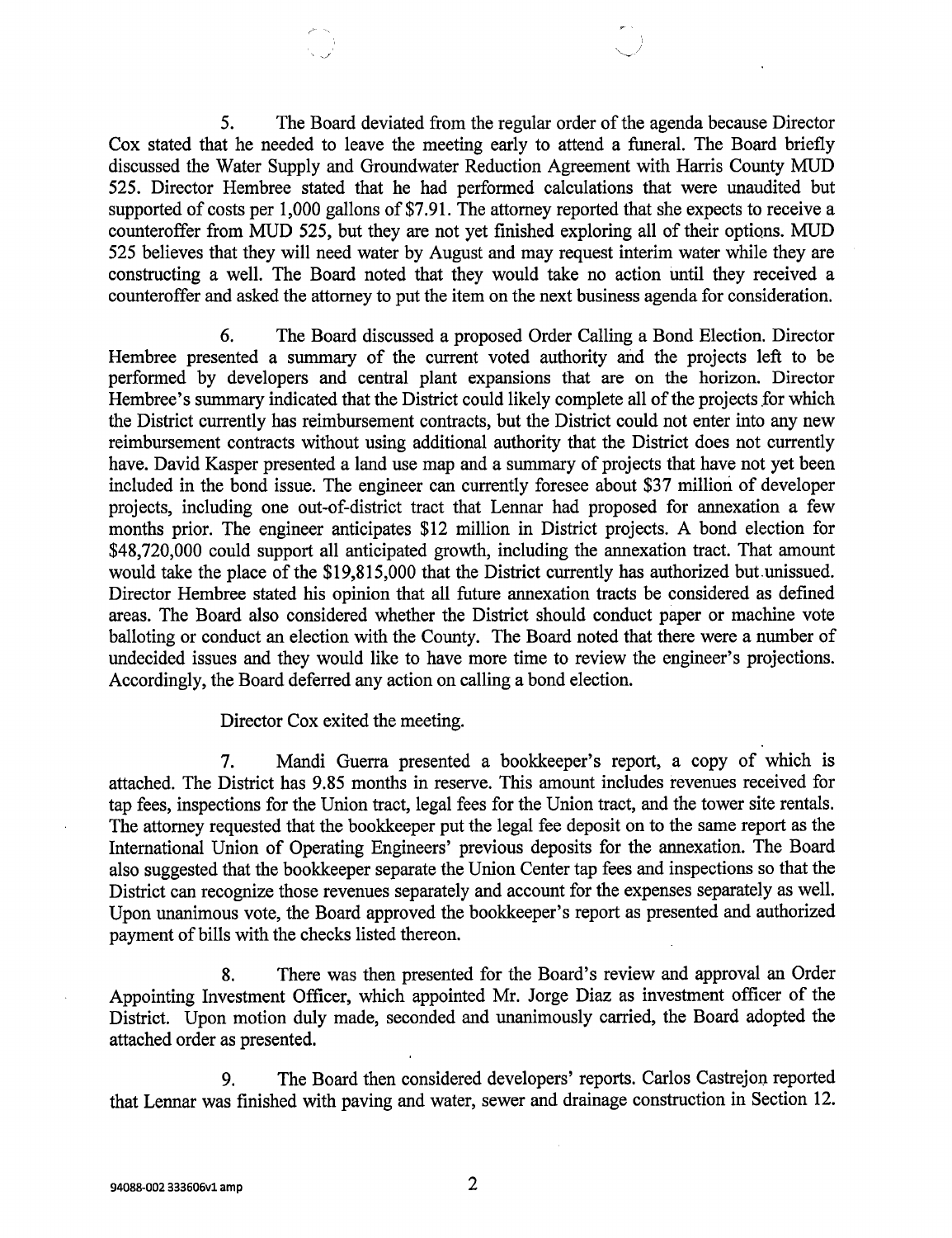They are completing the model home at the entrance, and three home starts have begun. The developer is also working on hardscape. Lennar has 13 home starts in Section 8 and by the end of February, there should be residents in Section 8. The operator noted that Lennar had a poured a concrete trail over a District water line. Robert Santini noted that the trail crosses onto other properties, and the developer had submitted plans to the owners and to the pipeline. The operator noted that the District has a six-inch water line in the area, and the operator will provide a layout showing the location of the line. The developer noted that it was the intent for the property owners association to maintain the trail. Delilah Arolfo also reported that the District received complaints about drainage because of the detention wall constructed by the developer. The developer confirmed that the big box storm sewer drain would be maintained by Harris County.

Lennar presented Change Order No. 2 for development in Section 12 totaling \$26,244. The District engineer confirmed that of that amount, only \$1,012 was subject to District reimbursement. The change order was for extra cement sand that had to be used. Upon unanimous vote, the Board approved the change order as presented.

Nino Corbett reported on the status of his developments. Lots are staked, and Harris County is set to inspect. The builder trailer will be moved in next week, and the developer anticipates the first slab will be poured by the second week in February. He expressed his appreciation to the District operator and engineer for their efforts in communicating with residents regarding cleanup of trash that was thrown onto developer property. Mr. Corbett is also proceeding with necessary actions needed to support a defined area election on the Newport Point tract across FM 2100.

10. The Board considered an amendment of the Water, Sewer and Drainage Improvement Financing and Construction Contract with Lennar Homes of Texas Land and Construction, Ltd d/b/a Friendswood Development Company. The attorney noted that Lennar had acquired the remainder of Section 8 and wished to have their contract amended to add all of the land that they owned in Section 8. Likewise, the developer would need to execute a waiver of special appraisal for all of the land that it owned. Upon unanimous vote, the Board approved the amendment of the preconstruction contract and the waiver of special appraisal as presented.

11. The Board considered customer inquiries. The operator reported that one resident, Maxine Gray, complained about Rochester's repair of her sidewalk. The Board instructed the operator to refer the complaint back to Rochester.

12. Andrea Martin presented a billing and collections report. Total current billing was \$229,912.88, while total current payments were \$301,072.90. The 30-day arrears were \$54,413.13 at the end of December, and as of today's meeting they were at \$19,117.31. There were 45 new connections in the District, of which 30 were owners and 15 were renters. Of those new connections, nine were new homes, and 36 were pre-existing homes. 16 accounts were finaled, and there were 57 vacancies.

Ms. Martin reported that the District received \$6,605.94 of stand-by fee payments during 2016. The District's total receivable for stand-by fees stands at \$177,208.85.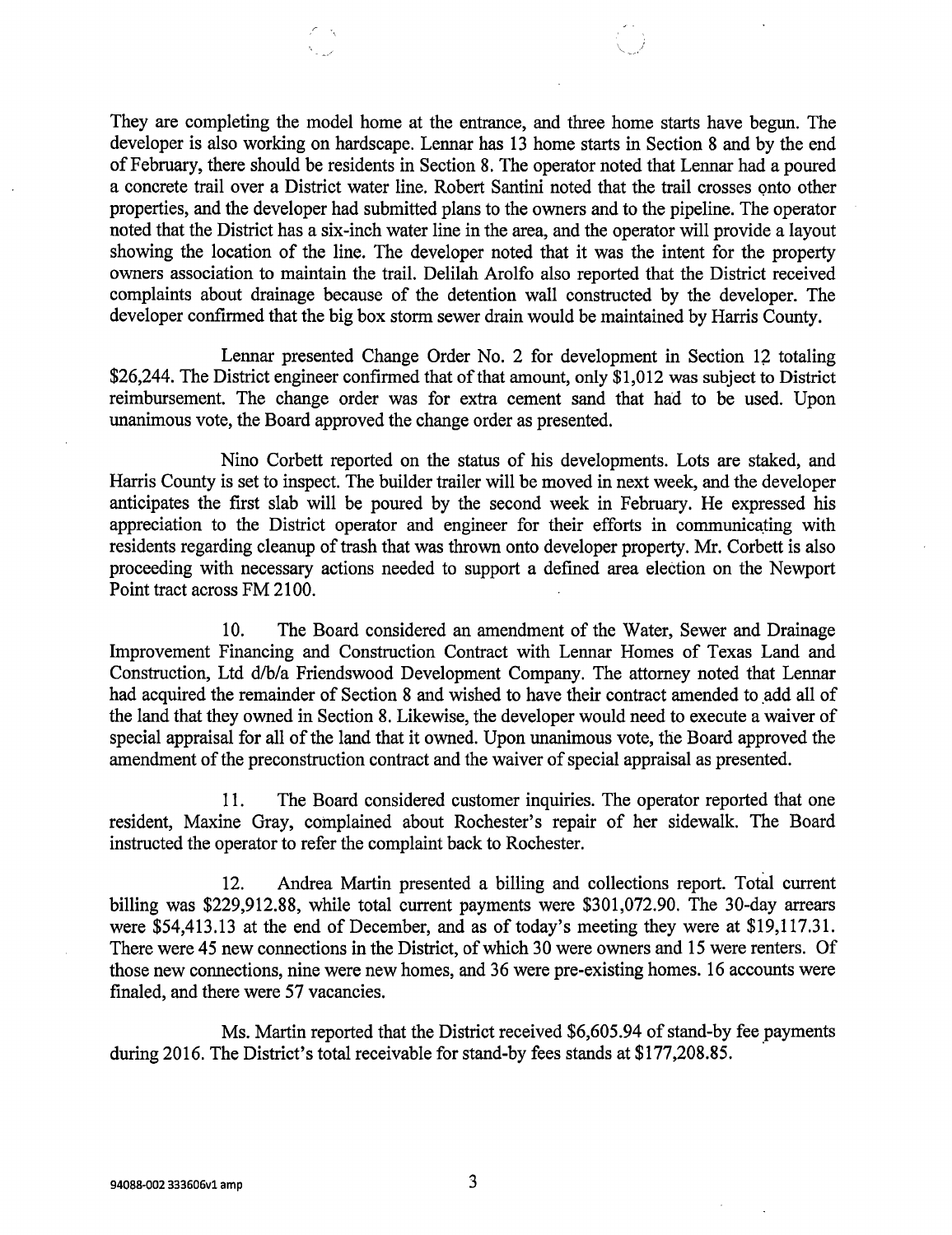The operator next presented a report on behalf of Aggressive Waste. No yellow tags were issued for non-compliant household trash, and five yellow tags were issued for noncompliant heavy trash. During the recent heavy rains and flooding, Aggressive Waste notified the operator that they were behind schedule. The operator was able to convey that information to residents when they called.

Upon unanimous vote, the Board approved the billing and collections report as presented.

13. The Board reviewed operations and engineering matters. The District accounted for 86% of the water produced. Director Guidry went through operator work orders and found only a few minor errors. The operator reviewed the corrections and credits with the Board. The operator asked for guidance from the Board on who to contact for advice and counsel between meetings on District matters. After discussion, the Board authorized the following directors to confer with the operator: Director Chasteen, parks; Director Hasse, operations; Director Guidry, financial matters.

David Kasper discussed engineering matters. He received bids for the water tank painting project. The low bid appeared to be CFG Industries at \$511,330, including contingencies. The budget was \$575,000. The contractor provided the required Form 1295. Upon unanimous vote, the Board authorized award of the contract as recommended by the District engineer.

14. Delilah Arolfo presented utility account write-offs for 2016. The Board suggested that they might know the location of customer Sam Henry on Broadwater and asked the operator not to write off that account. Upon unanimous vote, the remainder of the accounts were written off as uncollectible.

15. Lori Aylett presented an attorney's report. As of March 1, 2017, the new groundwater contract rate will be \$3.44 plus the annual CPI increase. The attorney noted that she had a brief meeting with the developers of Seven Oaks, and they have reported that not all of their reimbursement amounts were included in the District's last bond issue. They had some land costs for the detention pond and developer interest that were not included. The attorney advised them that Lennar Homes had also stated that they were still owed amounts, and there were not enough surplus funds from the bond issue to fully reimburse both developers. The Board will have to consider reimbursement at the time of the next bond issue.

Director Hembree asked about the demand letter sent to MP Electrical. The attorney noted that the contractor had responded and refused to pay, claiming that the line locates were defective.

16. At 12:15 p.m., the Board convened in executive session pursuant to Texas Government Code §551.071 to receive advice from the attorney regarding pending or contemplated litigation. At 12:53 p.m., the Board reconvened in regular session. The Board authorized the District engineer to perform an on-the-ground survey of certain areas of the District's park property to determine whether an encroachment onto District property exists. If an